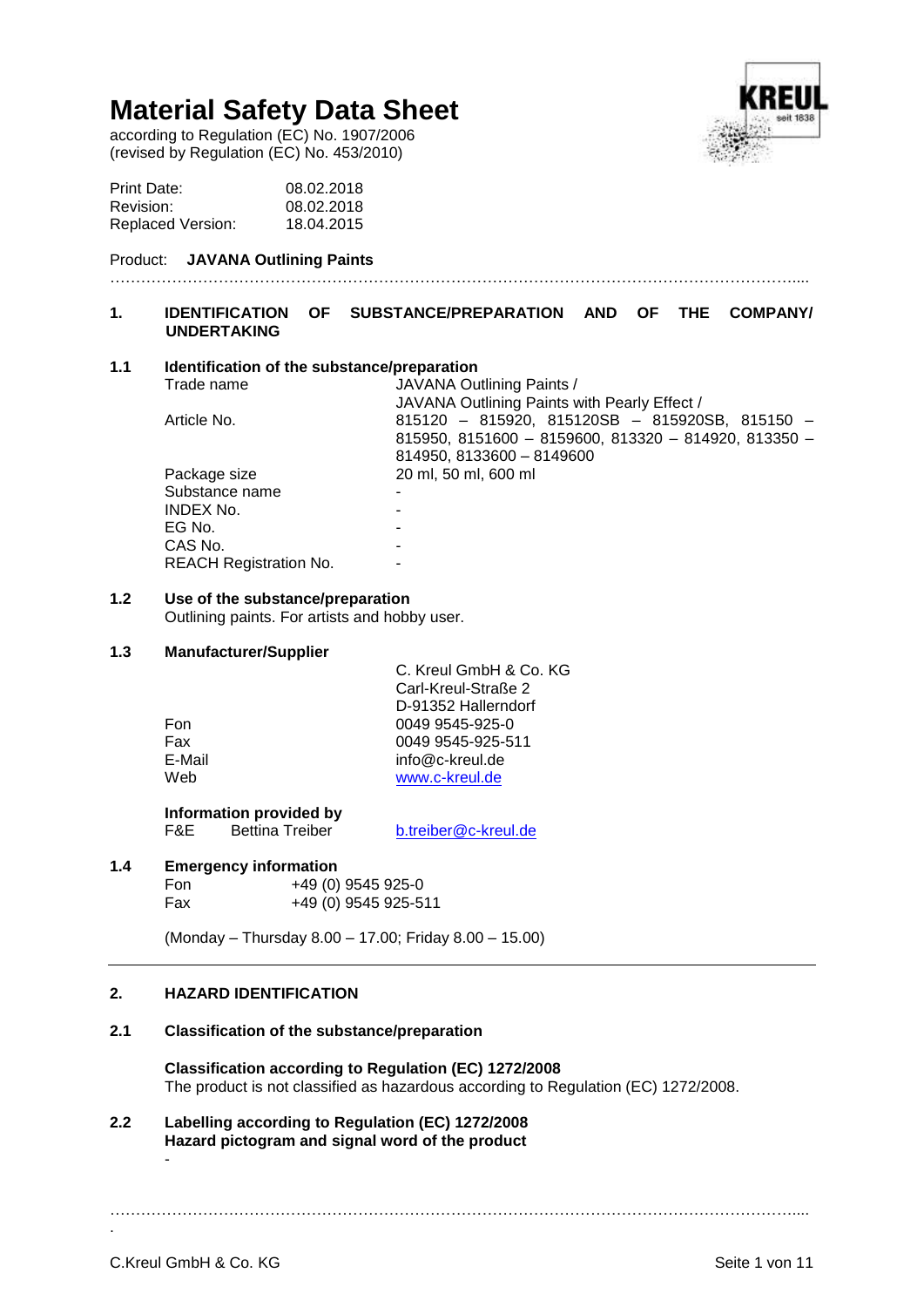according to Regulation (EC) No. 1907/2006 (revised by Regulation (EC) No. 453/2010)



## Product: **JAVANA Outlining Paints**

### ……………………………………………………………………………………………………………………....

#### **Hazard-determining components of labelling**

#### - **Hazard statements**

## **European hazard statements**

Contains 2-octyl-2H-isothiazol-3-one, 5-chloro-2-methyl-2H-isothiazol-3one and 2-methyl-2H-isothiazol-3-one (3:1). May produce an allergic reaction.

## **Precautionary statements**

-

-

## **2.3 Other Hazards**

None.

Results of PBT and vPvB assessment: Not applicable.

## **3. COMPOSITION/INFORMATION ON INGREDIENTS**

**Chemical characterization** Aqueous preparation of a polyacrylate dispersion.

### **3.1 Substance related information Main component**

**- INDEX No. EG No. CAS No. REACH Registration No.:** - **Classification according to Regulation (EC) 1272/2008: -**

**Hazard impurities**

**- INDEX No. EG No. CAS No. REACH Registration No.:** - **Classification according to Regulation (EC) 1272/2008: -**

\*minimum classification

### **3.2 Preparation/mixture related information None INDEX No. EG No. CAS No.**

**REACH Registration No.:** -

……………………………………………………………………………………………………………………....

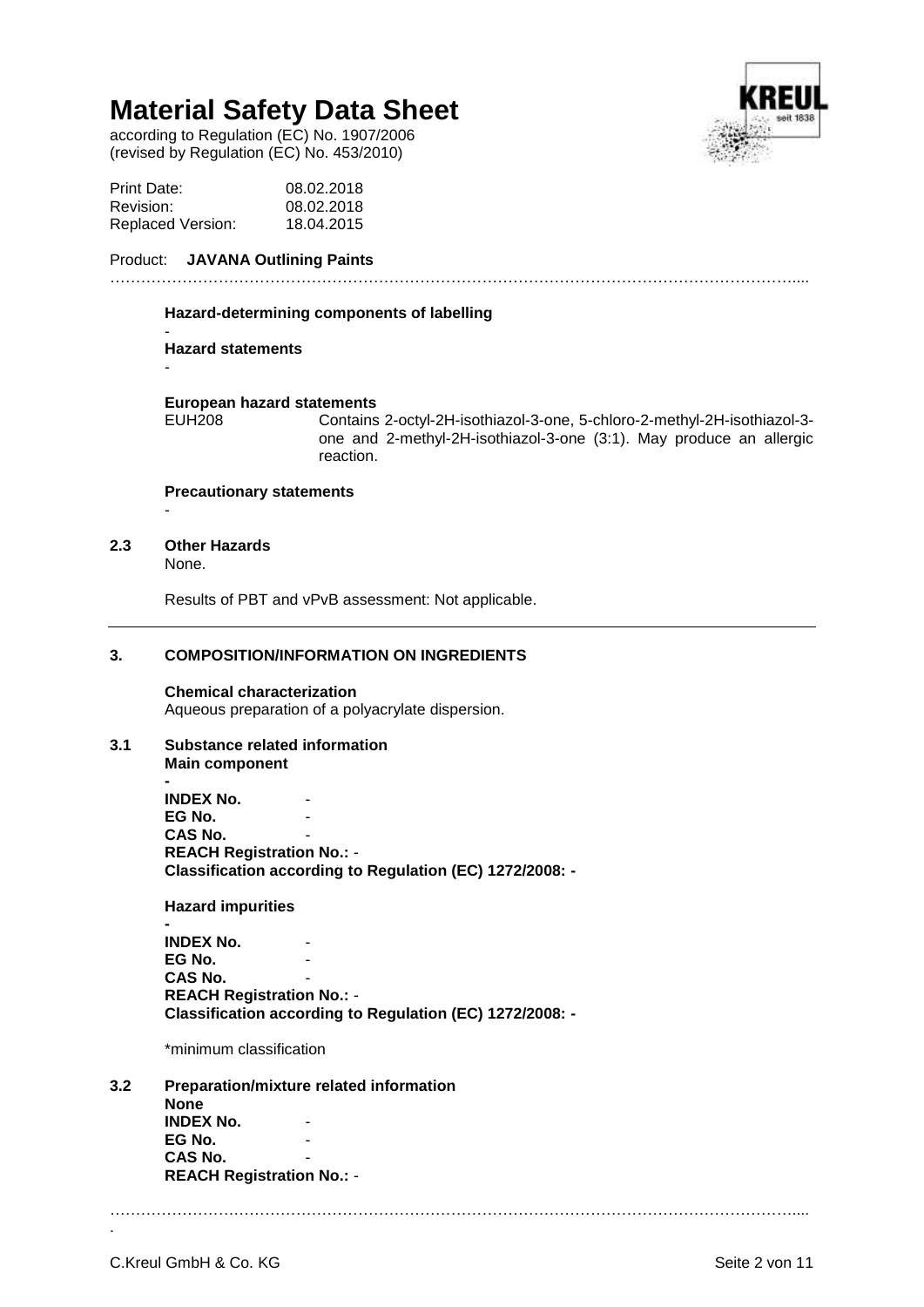according to Regulation (EC) No. 1907/2006 (revised by Regulation (EC) No. 453/2010)



## Product: **JAVANA Outlining Paints**

## **Classification according to Regulation (EC) 1272/2008:** -

Full text of H- and EUH-phrases: see section 16.

## **4. FIRST AID MEASURES**

### **4.1 General information**

In all cases of doubt, or when symptoms persist, seek medical attention. Never give anything by mouth to an unconscious person.

……………………………………………………………………………………………………………………....

### **After inhalation**

Remove to fresh air, keep patient warm and at rest. In case of unwellness, seek medical advice (show directions for use or safety data sheet if possible).

### **After skin contact**

In case of skin reactions, consult a physician. After contact with skin, wash with plenty of water and soap. Do NOT use solvents or thinners.

#### **After eye contact**

Remove contact lens. Irrigate copiously with clean, fresh water for at least 10 - 15 minutes, holding the eyelids apart and seek medical advice.

### **After ingestion**

If swallowed immediately drink: water. Do NOT induce vomiting. In case of unwellness, seek medical advice (show directions for use or safety data sheet if possible). During spontaneous vomiting hold the head of the casualty low with the body in a prone position in order to avoid aspiration.

- **4.2 The most important acute and delayed appearing symptoms and effects** No known symptoms to date. See part 11.
- **4.3 References to medical emergency relief or special treatment** Further instructions see section 4.1

### **5. FIRE-FIGHTING MEASURES**

## **5.1 Extinguishing media**

Suitable extinguishing media: Foam, water spray and carbon dioxide. Extinguishing media which must not be used for safety reasons: Full water jet.

**5.2 Special risk posed by the substance or by the actual preparation, its combustion products or gases discharged**

When product exposed to high temperatures it may produce hazardous decomposition products such as carbon monoxide and carbon dioxide, smoke and other hazards components.

……………………………………………………………………………………………………………………....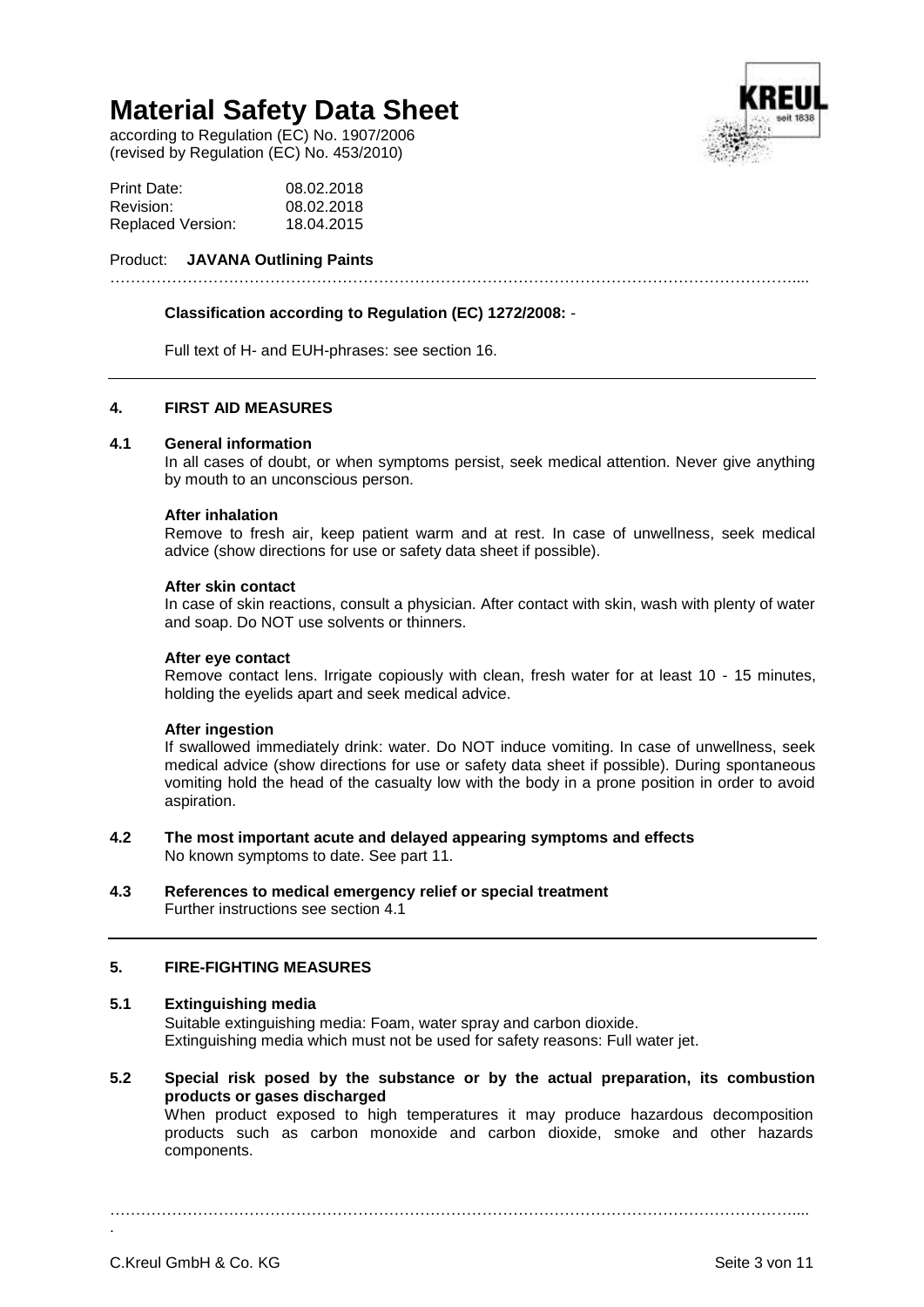according to Regulation (EC) No. 1907/2006 (revised by Regulation (EC) No. 453/2010)

| Print Date:              | 08.02.2018 |
|--------------------------|------------|
| Revision:                | 08.02.2018 |
| <b>Replaced Version:</b> | 18.04.2015 |

## Product: **JAVANA Outlining Paints**

……………………………………………………………………………………………………………………....

### **5.3 Special protective equipment**

In case of fire: Wear self-contained breathing apparatus. Use water spray jet to protect personnel and to cool endangered containers. Do not allow the quenching water into the sewage system. Dispose fire debris and contaminated fire fighting water in accordance with official regulations.

### **5.4 Additional information**

Product itself does not burn. Compare section 3, 7, 8 and 10.

## **6. ACCIDENTAL RELEASE MEASURES**

#### **6.1 Personal precautions**

Special danger of slipping by leaking/spilling product.

### **6.2 Environmental precautions**

Take up with a liquid absorbing material and proceed according to the waste disposal regulations. Do not empty into drains or watercourses. Further instructions see section 6.3.

### **6.3 Methods for cleaning up/collecting**

Contain and collect spillage with non-combustible absorbent materials, e.g. sand, earth, vermiculite, diatomaceous earth and place in container for disposal according to local regulations (see section 13). Clean preferably with a detergent; avoid use of solvents. Further instructions see part 10.

### **6.4 Additional information**

Further instructions see section 7, 8 and 10.

## **7. HANDLING AND STORAGE**

## **7.1 Information for safe handling**

Avoid eye and skin contact. Avoid inhalation of vapour and spray mist. Smoking, eating and drinking should be prohibited in application area. See protective measures under point 8.

### **Precautions against fire and explosion**

No special measures necessary. Product itself does not burn. Further instructions see 7.1.

## **7.2 Conditions for safe storage, including incompatibilities Information about storage conditions** Store between 5 and 30 °C in a dry, well-ventilated place away from sources of heat and direct sunlight. Protect against: frost.

## **Hints on joint storage**

Only substances of the same storage class should be stored together. Keep away from oxidizing agents, from strongly alkaline and strongly acid materials. The substance should not be stored with substances with which hazardous chemical reactions are possible.

……………………………………………………………………………………………………………………....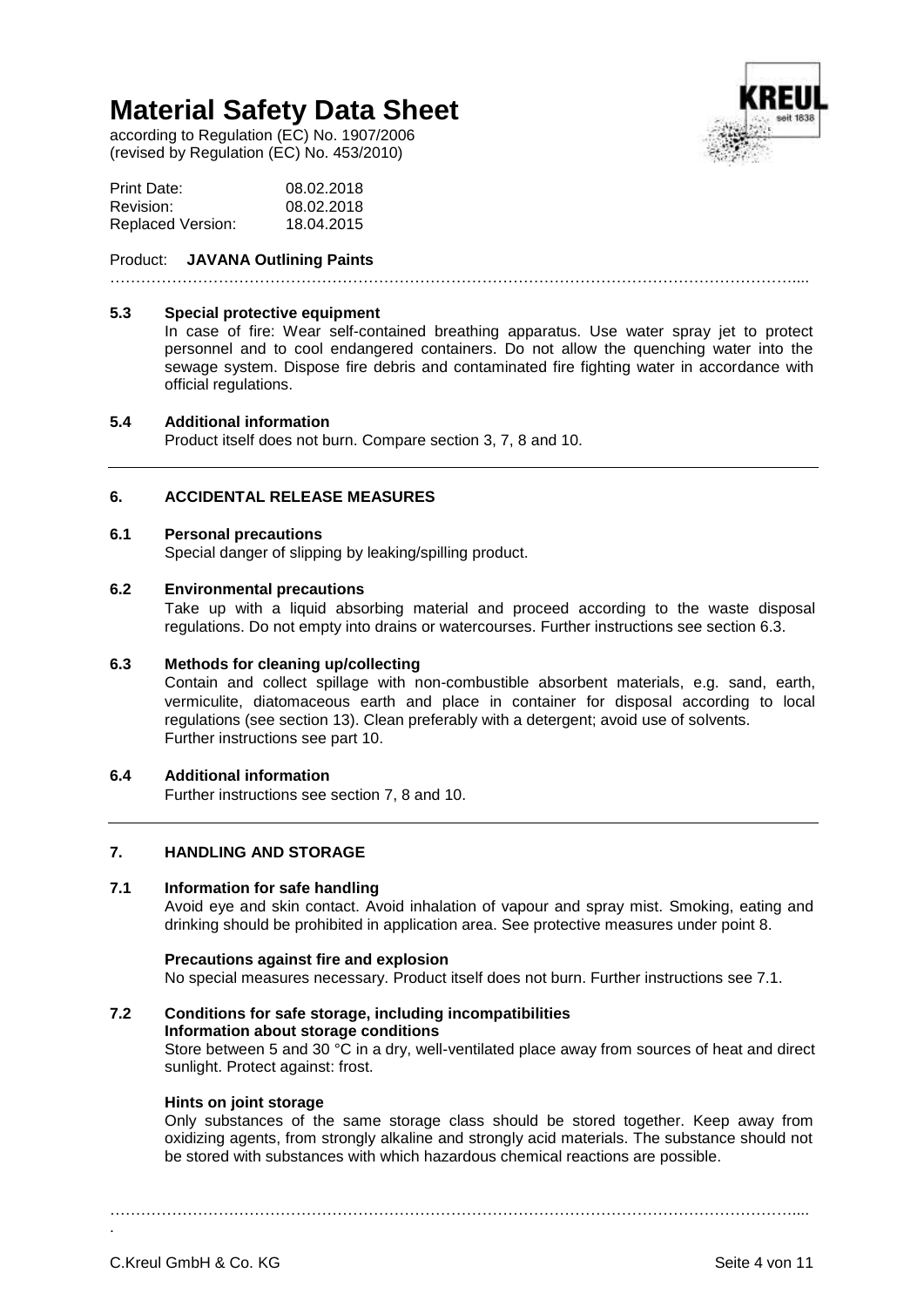according to Regulation (EC) No. 1907/2006 (revised by Regulation (EC) No. 453/2010)

| Print Date:       | 08.02.2018 |
|-------------------|------------|
| Revision:         | 08.02.2018 |
| Replaced Version: | 18.04.2015 |

## Product: **JAVANA Outlining Paints**

……………………………………………………………………………………………………………………....

#### **Requirement for storage rooms and vessels**

Store between 5 and 30 °C in a dry, well-ventilated place away from sources of heat and direct sunlight. Keep container tightly closed. Observe label precautions.

## **Additional information**

Storage class (VCI): 12 Non-combustible liquids

## **7.3 Specific uses**

See section 1.2.

## **8. EXPOSURE CONTROLS/PERSONAL PROTECTION**

## **8.1 Components with critical values that require monitoring at the workplace (exposure limits)**

| <b>None</b>            |  |
|------------------------|--|
| Specification:         |  |
| Value:                 |  |
| Peak limitation:       |  |
| Toxic to reproduction: |  |
| Remark:                |  |
|                        |  |

## **DNEL/DMEL-Values**

No data available.

### **PNEC-Values**

No data available.

### **8.2 Occupational exposure controls**

Technical measures and the application of suitable working methods have precedence before the application of personal protective equipment. Suitable judgement methods of the examination of the effectiveness of the grieved preventive measures enclose measuringtechnical and non-technical inquiry methods like they in the technical rules for danger materials (TRGS) 402.

## **Personal protective equipment**

Do not eat or drink during work. Keep away from foodstuffs and beverages. Wash hands before breaks and after work. Avoid contact with eyes. Remove soiled or soaked clothing immediately.

### **Respiratory protection**

Provide good ventilation when handling large quantities.

### **Skin protection**

Avoid contact with skin. Use rubber gloves according to EN 374.

## **Eye protection**

Avoid contact with eyes. Use safety glasses according to EN 166:2001.

……………………………………………………………………………………………………………………....

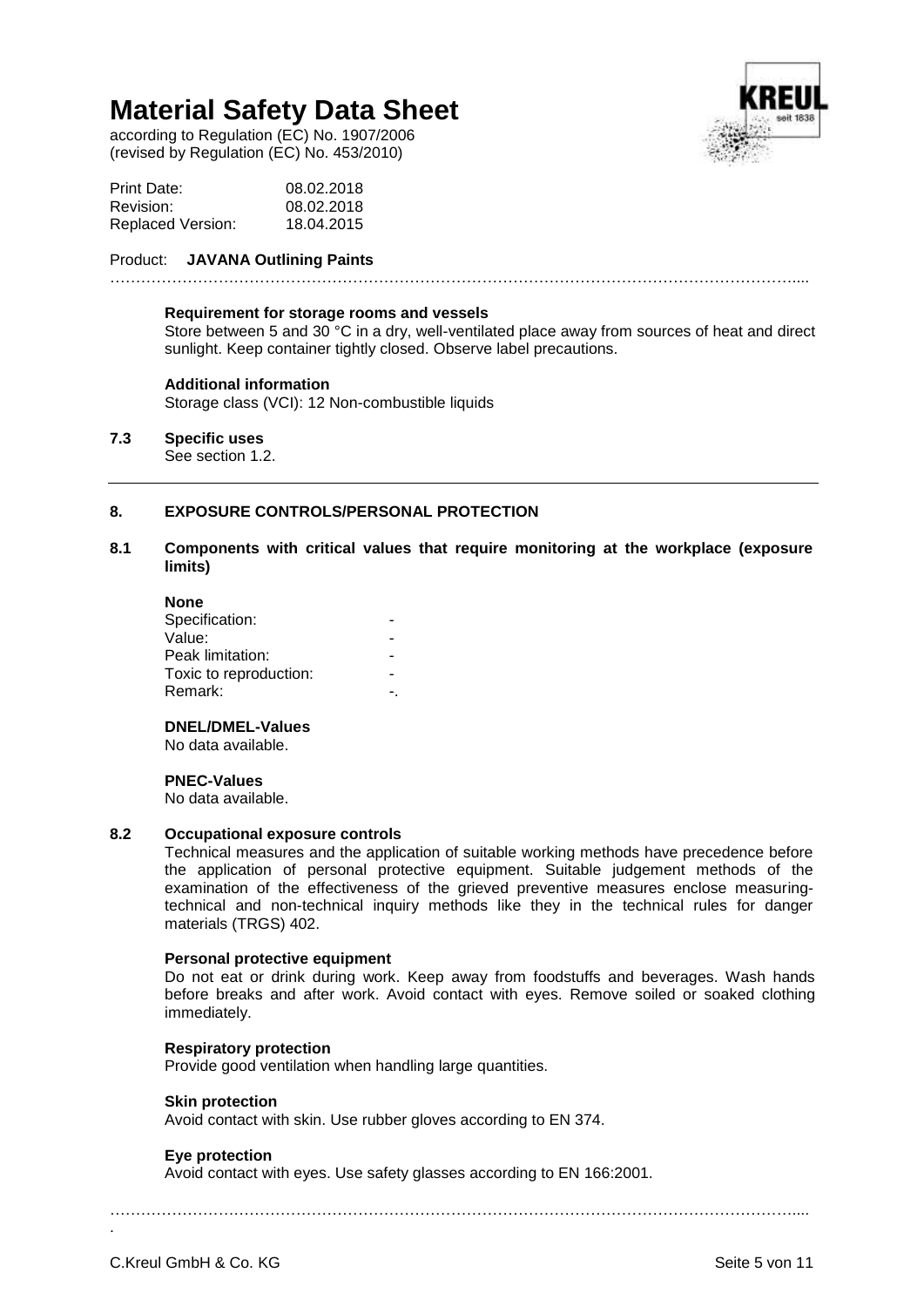according to Regulation (EC) No. 1907/2006 (revised by Regulation (EC) No. 453/2010)



| Print Date:       | 08.02.2018 |
|-------------------|------------|
| Revision:         | 08.02.2018 |
| Replaced Version: | 18.04.2015 |

## Product: **JAVANA Outlining Paints**

## ……………………………………………………………………………………………………………………....

## **Body protection**

No special measures necessary.

**Limitation and supervision of the environmental exposition** See section 6 and 7.

#### **9. PHYSICAL AND CHEMICAL PROPERTIES**

**9.1 General information Form:** liquid<br> **Colour:** liquid refer to label **Odour:** characteristic

| <b>Relevant safety data</b> |                                |                  |
|-----------------------------|--------------------------------|------------------|
| <b>Flashpoint:</b>          | not determined                 |                  |
| <b>Viscosity:</b>           | not determined                 | ISO 2431         |
| Density: $(20 °C)$          | approx $1,1$ g/cm <sup>3</sup> | <b>DIN 53217</b> |
| <b>Explosive limits:</b>    |                                |                  |
| Lower / Upper:              | not applicable                 |                  |
| Ignition temperature:       | not applicable                 |                  |
|                             | not determined                 |                  |
| pH-value:                   | $6 - 9$                        |                  |
| <b>Solubility in water:</b> | miscible                       |                  |
|                             |                                |                  |
|                             | Vapour pressure:               |                  |

### **9.3 Additional information**

No other physical-chemical date available.

## **10. STABILITY AND REACTIVITY**

#### **10.1 Reactivity**

Keep away from oxidizing agents, strongly alkaline and strongly acid materials in order to avoid exothermic reactions. See section 7.

## **10.2 Chemical stability**

If handled properly then product has chemical stability.

## **10.3 Possible dangerous reactions**

None, if handled according to order. Further instructions see section 10.1 and 10.2.

## **10.4 Conditions to avoid**

Keep cool. Protect from sunlight.

**10.5 Incompatible materials** See section 10.1.

……………………………………………………………………………………………………………………....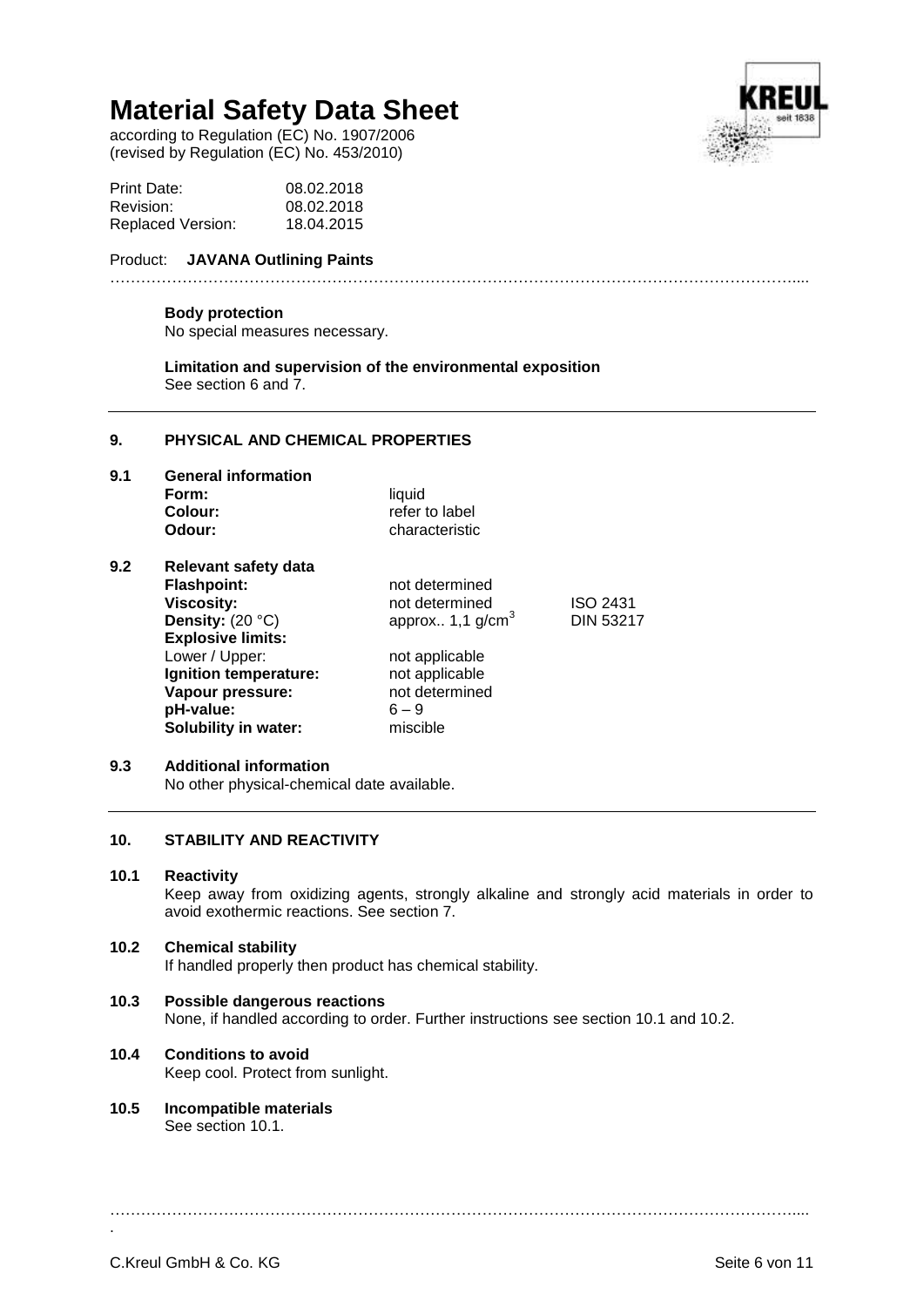according to Regulation (EC) No. 1907/2006 (revised by Regulation (EC) No. 453/2010)

| Print Date:       | 08.02.2018 |
|-------------------|------------|
| Revision:         | 08.02.2018 |
| Replaced Version: | 18.04.2015 |

## Product: **JAVANA Outlining Paints**

……………………………………………………………………………………………………………………....

#### **10.6 Hazardous decomposition products**

When product exposed to high temperatures, it may produce hazardous decomposition products such as carbon monoxide and carbon dioxide, smoke and other hazardous components.

### **11. TOXICOLOGICAL INFORMATION**

## **11.1 Information on toxicological effects**

#### **Acute toxicity**

There are no data available.

#### **Primary irritant effect**

## **after inhalation**

There are no data available on the preparation itself.

#### **on the skin**

Frequent contact can lead to skin irritation, especially if product is allowed to dry out.

#### **on the eyes**

The liquid splashed in the eyes may cause irritation and reversible damage.

#### **after ingestion**

There are no data available on the preparation itself.

#### **Sensitization**

No sensitizing effects know.

#### **Chronic**

There are no data available on the preparation itself.

## **11.2 Additional toxicological information**

The product is classified according to the calculation method of the General EU Classification Guidelines for Preparations as issued in the latest version.

……………………………………………………………………………………………………………………....

## **12. ECOLOGICAL INFORMATION #**

## **12.1 Ecotoxicity**

There are no data available.

## **12.2 Persistence/degradability** There are no data available.

## **12.3 Bioaccumulative potential** There are no data available.

C.Kreul GmbH & Co. KG Seite 7 von 11

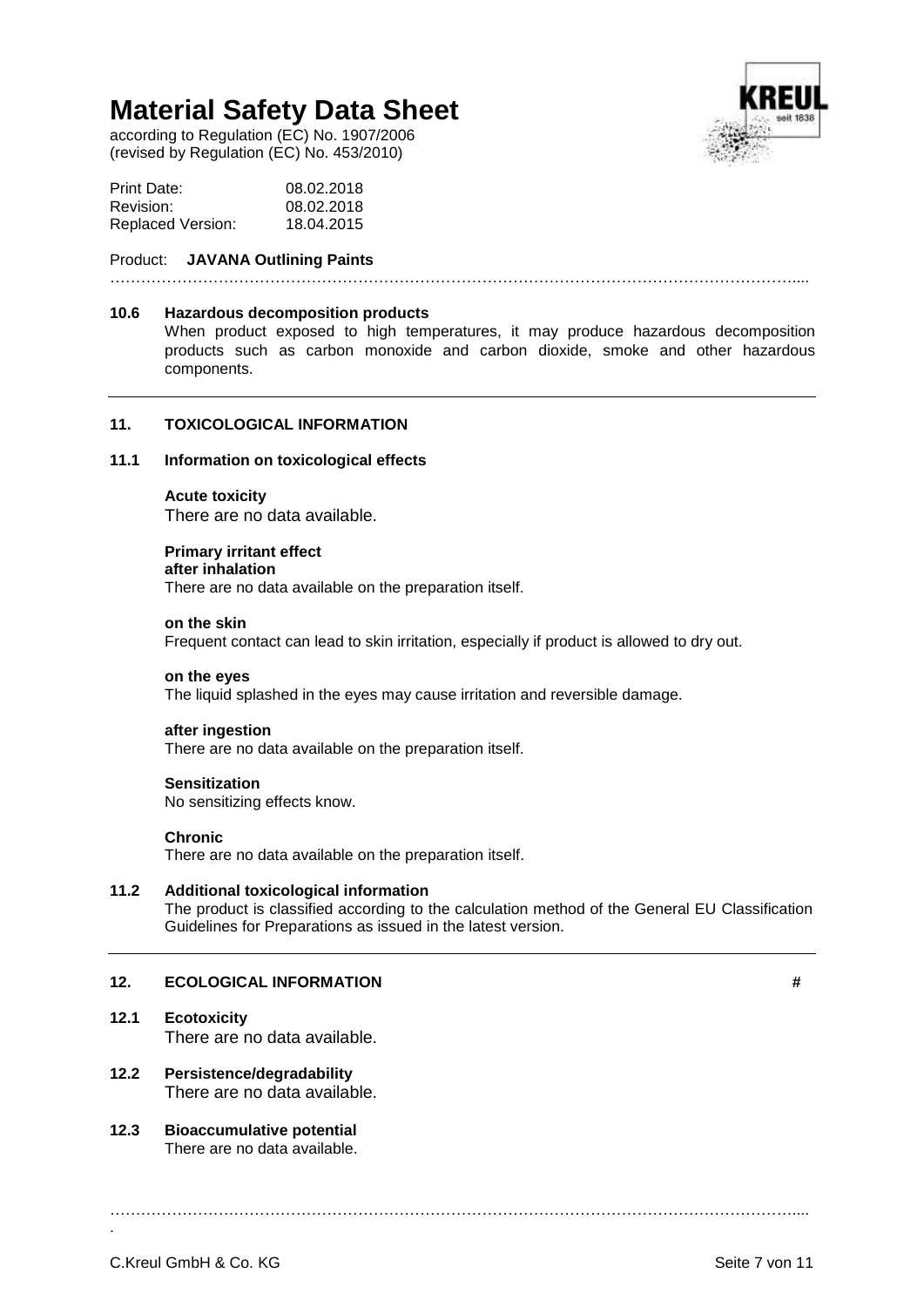according to Regulation (EC) No. 1907/2006 (revised by Regulation (EC) No. 453/2010)



| Print Date:              | 08.02.2018 |
|--------------------------|------------|
| Revision:                | 08.02.2018 |
| <b>Replaced Version:</b> | 18.04.2015 |

## Product: **JAVANA Outlining Paints**

## ……………………………………………………………………………………………………………………....

## **12.4 Mobility**

There are no data available.

- **12.5 Results of PBT and vPvP assessment** There are no data available.
- **12.6 Other adverse effects**

There are no data available.

**12.7 Further ecological information** Do not discharge into the drains/surface waters/groundwater. Water hazard class: Outlining Paint Yellow: WGK 2 hazardous to water (according VwVwS) Other Color: WGK 1 slightly hazardous to water (according VwVwS)

## **13. DISPOSAL CONSIDERATIONS**

## **13.1 Waste treatment methods**

Send to a hazardous waste incinerator facility under observation of official regulations. The allocation of waste identity numbers/waste descriptions must be carried out according to the EEC, specific to the industry and process.

### **Recommendation**

Disposal must be made according to official regulations.

### **13.2 European waste code number in accordance with AAV**

EWC No.: 08 01 12 waste paint and varnish other than those mentioned in 08 01 11

## **13.3 Packaging**

### **Contaminated packaging**

Contaminated packaging should be emptied as far as possible and after appropriate cleansing, may be taken for reuse. Packaging that cannot be cleaned should be disposed in the same manner as the medium.

### **Non-contaminated packages**

| EWC No.: 15 01 01 | paper and cardboard packaging |
|-------------------|-------------------------------|
| EWC No.: 15 01 02 | plastic packaging             |
| EWC No.: 15 01 04 | metal packaging               |
| EWC No.: 15 01 07 | glass packaging               |

## **14. TRANSPORT INFORMATION**

### **14.1 Land transport ADR/RID and GVS/GGVE Note as hazardous.** Not classified as hazardous.

Class: Kemler-Code:  $UN No.$ :

……………………………………………………………………………………………………………………....

-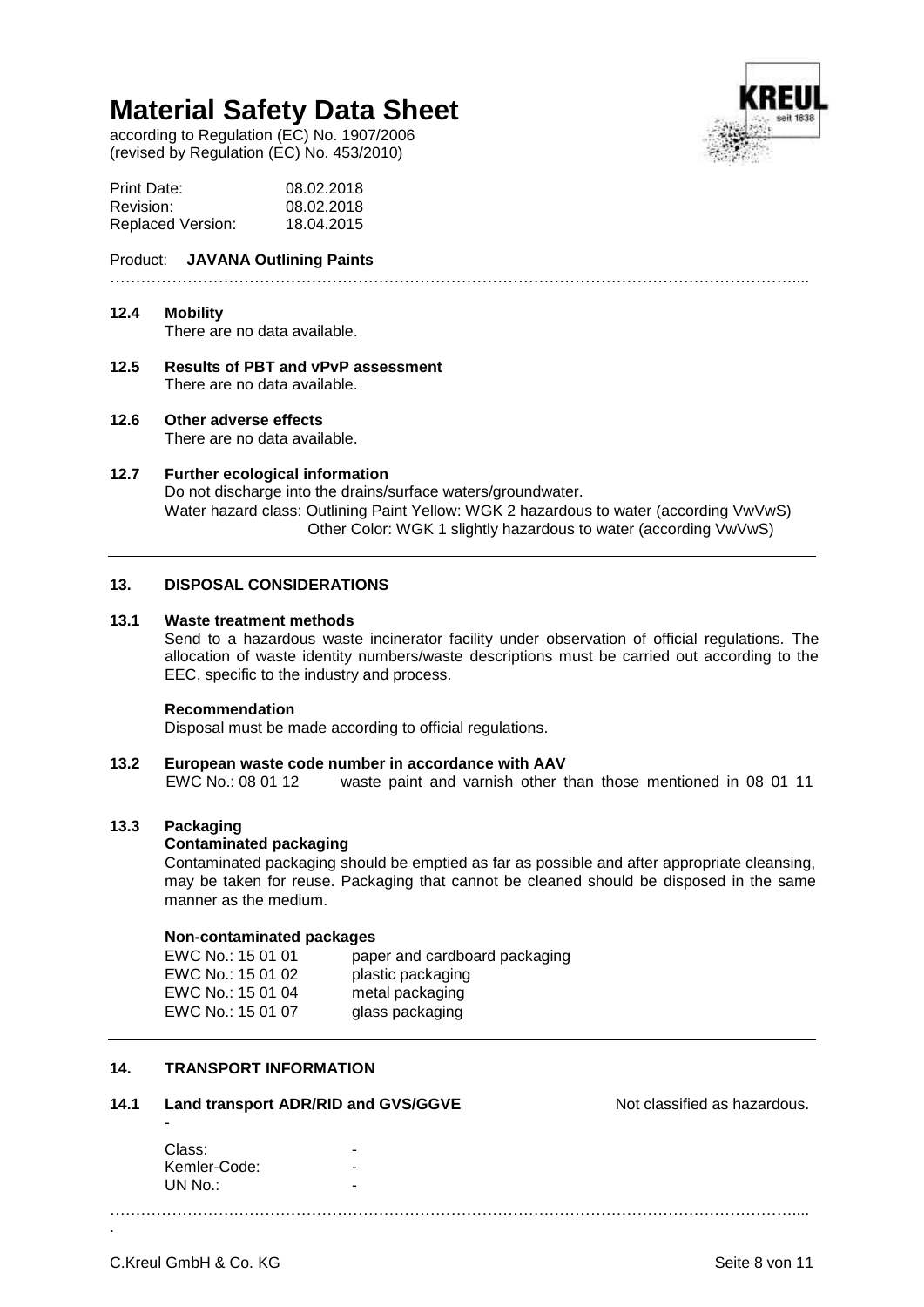according to Regulation (EC) No. 1907/2006 (revised by Regulation (EC) No. 453/2010)

| Print Date:              | 08.02.2018 |
|--------------------------|------------|
| Revision:                | 08.02.2018 |
| <b>Replaced Version:</b> | 18.04.2015 |

## Product: **JAVANA Outlining Paints**

| Packaging group:<br>Label: |  |
|----------------------------|--|
|                            |  |
| Special marking:           |  |
| Proper shipping name:      |  |
| Classification-Code:       |  |
| Limit:                     |  |
| Tunnel restriction code:   |  |
|                            |  |

## 14.2 **Maritime transport IMDG/GGVSea** Not classified as hazardous.

| Class:                |  |
|-----------------------|--|
| UN No.:               |  |
| Label:                |  |
| Packaging group:      |  |
| $EmS-No.$ :           |  |
| Marine pollutant:     |  |
| Proper shipping name: |  |
|                       |  |

## 14.3 Air transport ICAO-TI and IATA-DGR Not classified as hazardous.

**ICAO/IATA Class:**  $UN no.$ : Label: Packaging group: Proper shipping name:

### **14.4 Remarks**

-

-

Product contains environmentally hazardous substances: -

## **15. REGULATORY INFORMATION #**

## **15.1 European Regulation**

**Chemical Safety Assessment:** For this substance a chemical safety assessment is not required.

……………………………………………………………………………………………………………………....

## **15.2 National Regulations**

Statutory order on hazardous incidents (StörfallV): - Regulation on inflammable liquids: - Emission control act ("TA-Luft"): - Water hazard class: Outlining Paint Yellow: WGK 2 hazardous to water (according VwVwS) Other Color: WGK 1 slightly hazardous to water (according VwVwS)

## **15.3 Additional information**

The product is classified according to the EEC directives and the Ordinance on Hazardous Materials (GefStoffV).

If bottle  $\leq$  125 ml then the following H- and P-phrases are not necessary: -. Please check local regulations.

……………………………………………………………………………………………………………………....





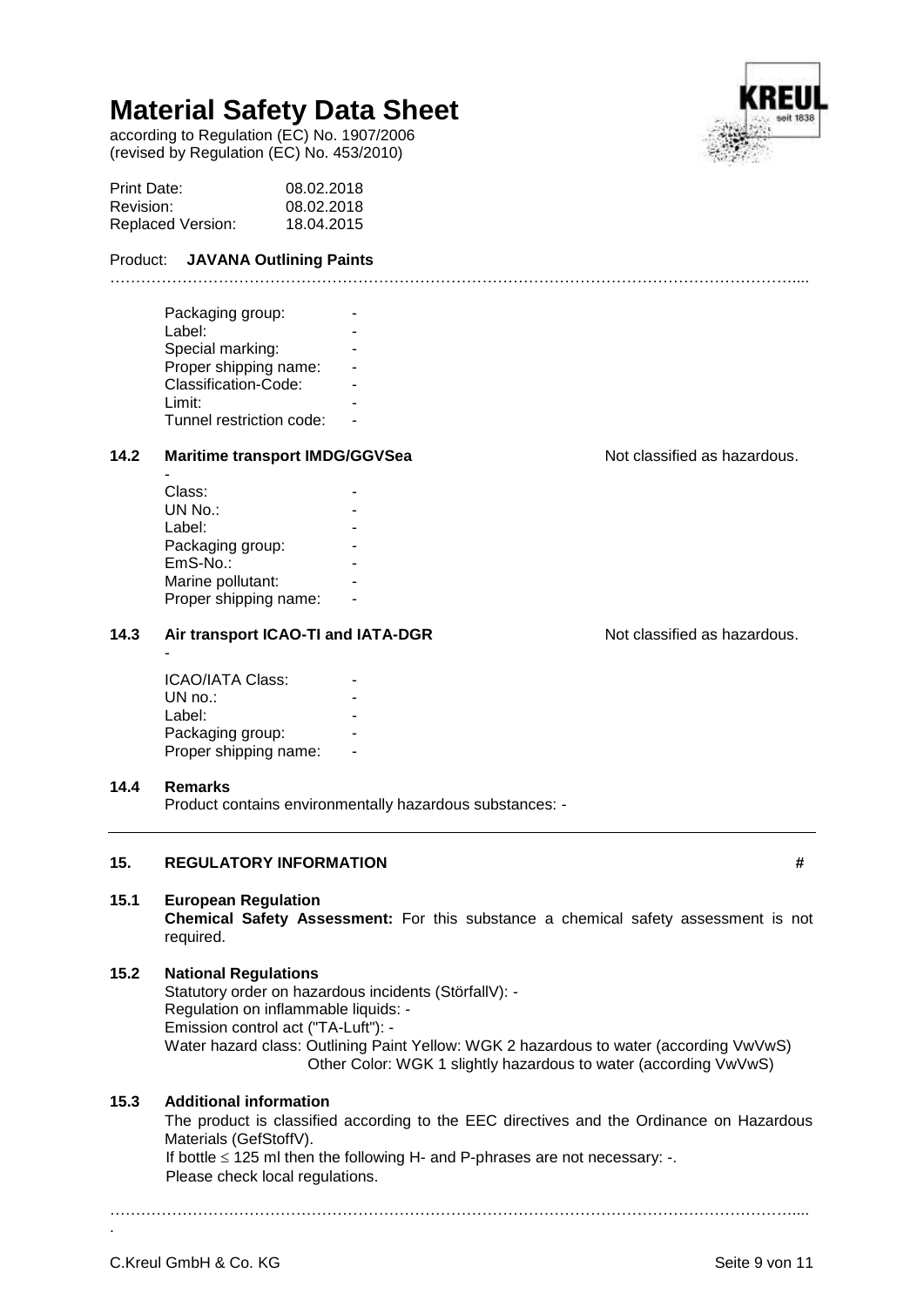according to Regulation (EC) No. 1907/2006 (revised by Regulation (EC) No. 453/2010)

| Print Date:              | 08.02.2018 |
|--------------------------|------------|
| Revision:                | 08.02.2018 |
| <b>Replaced Version:</b> | 18.04.2015 |

## Product: **JAVANA Outlining Paints**

### VOC: 0 %

The advertised use (section 1) is not subject of the Directive 2004/42/EC.

### **16. OTHER INFORMATION**

### **16.1 Changes compared with the last version**

The last version was all changed and revised completely. Alterations to the previous edition are marked in the right-hand margin.

……………………………………………………………………………………………………………………....

## **16.2 Literature reference and data source**

Regulation (EC) 1999/45, last changed by Regulation (EC) 1907/2006 Regulation (EC) 67/548, last changed by Regulation (EC) 2009/2 REACH Regulation (EC) 1907/2006, last changed by Regulation (EC) 453/2010 Regulation (EC) 1272/2008, last changed by Regulation (EC) 790/2009

## **Internet**

[http://www.baua.de](http://www.baua.de/) [http://www.arbeitssicherheit.de](http://www.arbeitssicherheit.de/) [http://www.gischem.de](http://www.gischem.de/)

**16.3 Full text of H- and R-phrases appearing in section 2 and 3: According to Regulation (EC) 1272/2008**

**EUH – statements**

-

-

## **Methods according to article 9 of the order (EC) No. 1272/2008 for the assessment of the information for the purpose of the classification were used:**

Classification according to Regulation (EC) 1272/2008, Annex VII (conversion table)

## **16.4 Abbreviations and acronyms**

| ADR:            | Accord européen sur le transport des marchandises dangereuses par       |
|-----------------|-------------------------------------------------------------------------|
|                 | Route (European Agreement concerning the International Carriage of      |
|                 | Dangerous Goods by Road)                                                |
| <b>BImSchV:</b> | Order for the realisation of the Federal Immission Protection Law       |
| CAS:            | <b>Chemical Abstracts Service</b>                                       |
| DIN:            | Norm of the German institute of standardization                         |
| EC:             | Effective concentration                                                 |
| <b>EC50:</b>    | Effective concentration, 50 percent                                     |
| EG:             | <b>European Community</b>                                               |
| <b>EINECS:</b>  | European Inventory of Existing Commercial Chemical Substances           |
| EN:             | European Standard                                                       |
| GefStoffV:      | Ordinance on Hazardous Substances, Germany                              |
| GHS:            | Globally Harmonized System of Classification and Labelling of Chemicals |
| IATA:           | International Air Transport Association                                 |
| IMDG:           | International Maritime Code for Dangerous Goods                         |
| <b>LC50:</b>    | Lethal concentration, 50 percent                                        |
| LD50:           | Lethal dose, 50 percent                                                 |
|                 |                                                                         |

……………………………………………………………………………………………………………………....